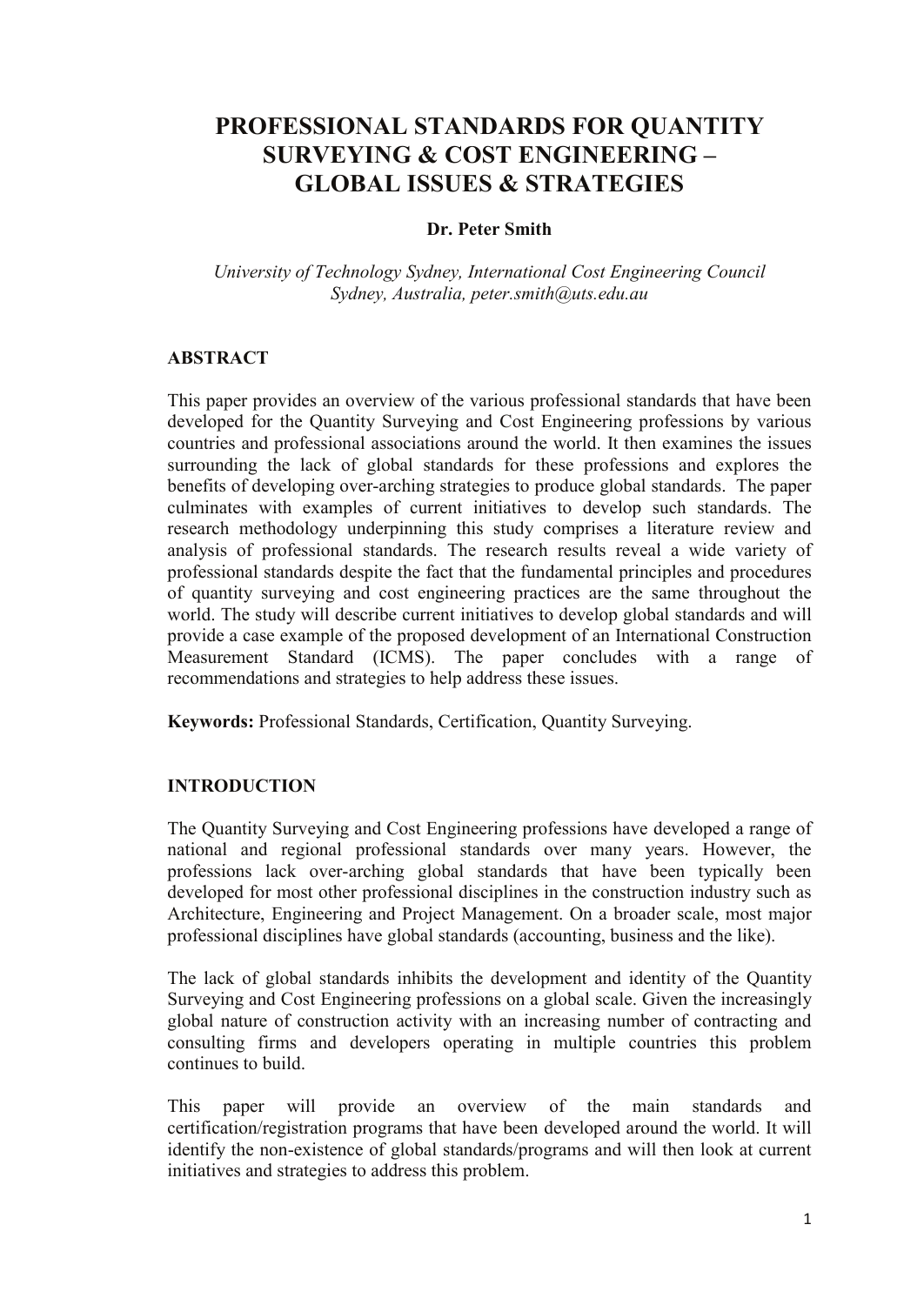#### **MEASUREMENT STANDARDS**

The most common standards developed for the Quantity Surveying profession are Standard Methods of Measurement for building work. Standard methods or measurement are also commonly prepared in many countries for civil engineering works.

Quantity Surveyors generally adopt a Standard Method of Measurement that has been developed for their particular country, region or market sector. These standards are commonly adapted by Quantity Surveyors to suit their particular measurement approaches and or client/market requirements. An example is the adaptation of a standard method of measurement to a more concise/abbreviated form.

However, the Cost Engineering approach generally allows contractors to base their estimate on their individual methods of measurement and pricing – this often forms a distinct competitive advantage for contractors when bidding on projects. Whilst standard methods of measurement are used by many cost engineers they are not as widely used compared to the quantity surveying profession.

The first Standard Method of Measurement (SMM) of building works dates back to 1922. This was prepared by the Royal Institution of Chartered Surveyors (RICS) in the United Kingdom. The RICS have subsequently developed numerous versions of this standard. The RICS standards have been widely adopted by the quantity profession in Commonwealth countries. Mills et al. (2006) found that the RICS SMMs are the most widely used around the world for the building sector.

Nani et al. (2008) reported on research that has shown that the use of SMMs is widespread. A global survey by the Building Cost Information Service (BCIS) identified 32 different SMMs in various countries (RICS 2003) while Mills et al. (2006) identified 44 SMMs used in 32 countries. This research also found that many SMMs are amended versions of the RICS SMMs.

The RICS have recently undertaken a major overhaul of their most recent version (SMM7) to address contemporary measurement issues. The following provides a description of this initiative (RICS 2013). A measurement initiative steering group was set up by the RICS to research the problems associated with the measurement of building works at all stages of the design and construction process. The steering group found that significant improvements where required and this led to the development of a suite of documents covering all aspects of the measurement and description of a building project – called the RICS new rules of measurement (NRM).

The NRM is a suite of documents issued by the RICS Quantity Surveying and Construction Professional Group. The rules have been written to provide a standard set of measurement rules that are understandable by anyone involved in a construction project. The rules provide essential guidance to all those involved in, as well as those who wish to be better informed about, the cost management of construction projects. Although the RICS new rules of measurement are principally based on UK practice, the requirements for a coordinated set of rules and underlying philosophy behind each volume have worldwide application. The specific methods are: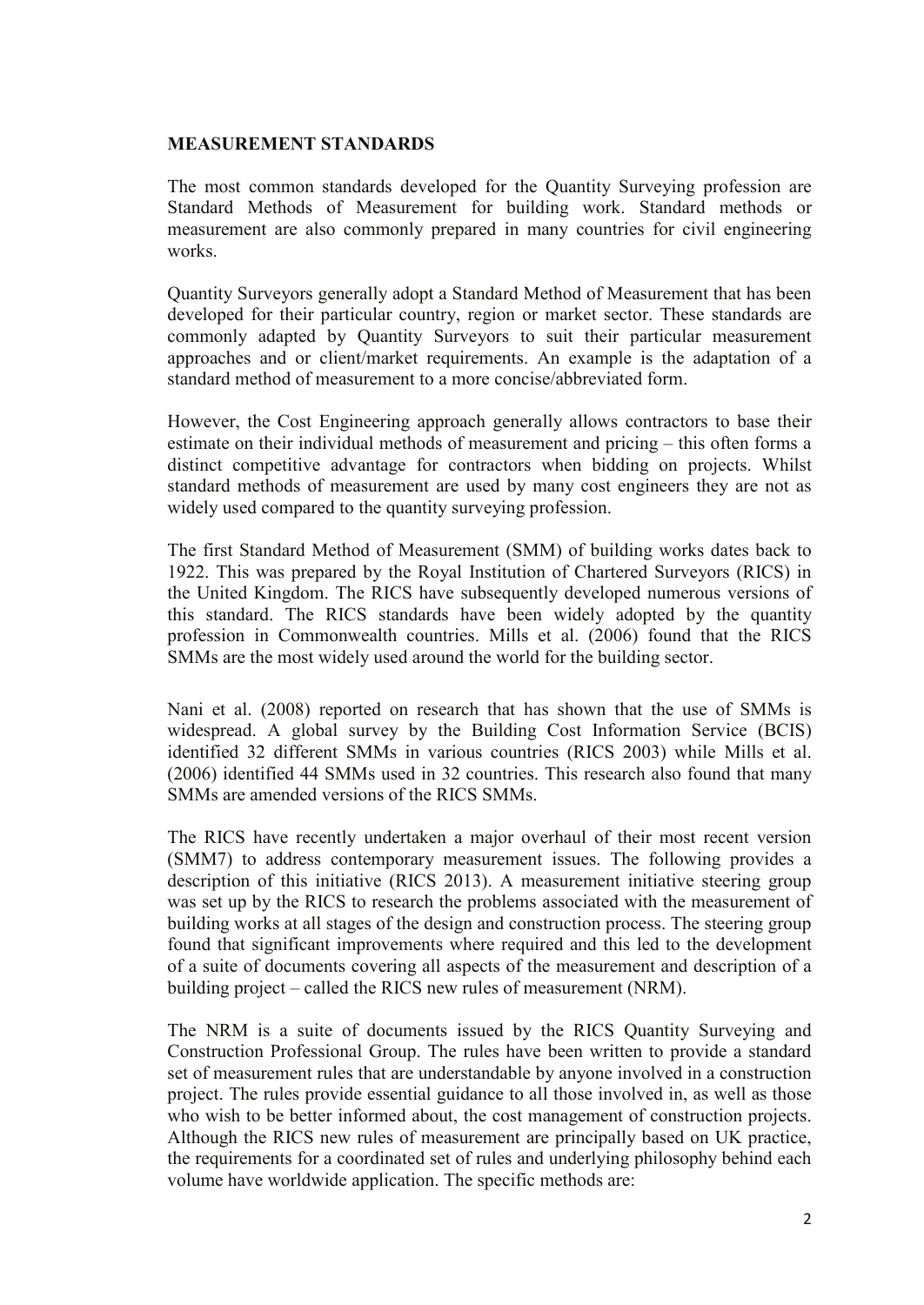NRM 1: Order of cost estimating and cost planning for capital building works

NRM 2: Detailed measurement for building works

NRM 3: Order of cost estimating and cost planning for building maintenance works (RICS 2013)

There have also been measurement standards developed on a regional basis. This includes a European Code of Measure developed by the European Council of Construction Economists (CEEC 2015) and the Africa Standard Method of Measuring Building Work developed by the Africa Association of Quantity Surveyors (AAQS 2015).

The Association for the Advancement of Cost Engineering International (AACE) have developed a Total Cost Management Framework (TCM) that is being increasingly used in many countries. The AACE are based in the United States but have sections in many countries around the world. Whilst not strictly a measurement standard it provides a standard for the whole cost management process.

Examples of other common measurement standards include:

Hong Kong Architectural Services Department- Standard Method Of Measurement For Building Elements (2001)

Hong Kong Standard Method of Measurement for Civil Engineering Works, (1992)

UK Institution of Civil Engineers - CESMM4 Civil Engineering Standard Method of Measurement (2012)

New Zealand Standard NZS 4202:1995 – Standard method of measurement of building works

Australian standard method of measurement of building works. - 5th ed., AIQS (rev 2012

## **COMPETENCY STANDARDS AND BEST PRACTICES**

A variety of competency standards and practices have been developed for the project cost management profession in various countries around the world. Nalewaik & Bennett (2012) undertook an analysis of the main competency standards and best practice guides that have been developed. The following provides a list of the main standards and guides that were found:

## **International**

International Project Management Association (2006) - IPMA Competence Baseline Version

## **United States**

AACE International (2006) - Recommended Practice 11R-88: Required Skills and Knowledge of a Cost Engineer

AACE International (2007) - Skills & Knowledge of Cost Engineering

American Society for the Advancement of Project Management (2008) - USA National Competence Baseline v2.0.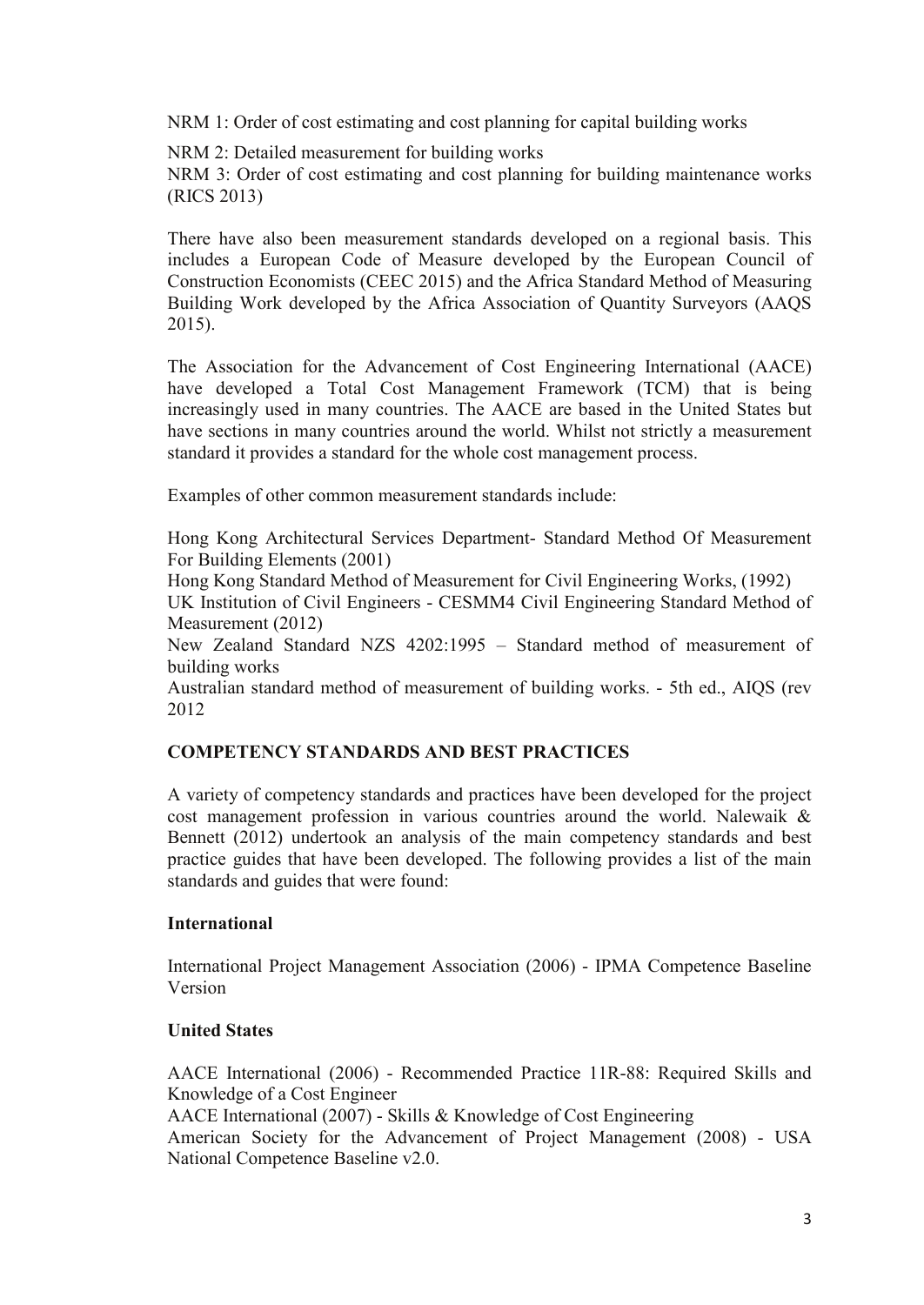## **United Kingdom**

The Association of Cost Engineers (2004) - National Occupational Standards for Building Control The Association of Cost Engineers. (2006). National Occupational Standards for Project Control Support Chartered Institution of Civil Engineering Surveyors (2011) - Commercial Management Competencies - Project Management. Chartered Institution of Civil Engineering Surveyors (2011) - Technical Member Competencies - Cost Engineering. Chartered Institution of Civil Engineering Surveyors (2011) – Technical Member Competencies - Estimating. Chartered Institution of Civil Engineering Surveyors. (2011). Technical Member Competencies - Quantity Surveying. Royal Institution of Chartered Surveyors. (2011). Quantity Surveying and Construction - Assessment of Professional Competence.

## **Australia**

The Australian Institute of Quantity Surveyors (1997). National Competency Standards for Quantity Surveyors – Construction Economists.

Global Alliance for Project Performance Standards (2007). A Framework for Performance Based Competency Standards for Global Level 1 and 2 Project Managers.

Australian Institute of Project Management (2010) - Professional Competency Standards for Project Management - Part C (CPPM)

#### **South Africa**

The South African Council for the Quantity Surveying Profession. (2013). SACQSP Skills Modules.

#### **Asia-Pacific**

Pacific Association of Quantity Surveyors - (2001) - Competency Standards for Quantity Surveyors in the Asia-Pacific Region.

All of these competency standards and guidelines provide a strong foundation for the potential development of global competency standards.

## **GENERAL STRATEGIES FOR DEVELOPMENT**

#### **Global Professional Standards**

The profession needs to develop common global standards, common bodies of knowledge and standard definitions/terminology. These standards could provide an over-arching platform that could then be adapted to suit local and regional requirements. Large global entities typically require International Standards, International Certification and International Accreditation. Excellent standards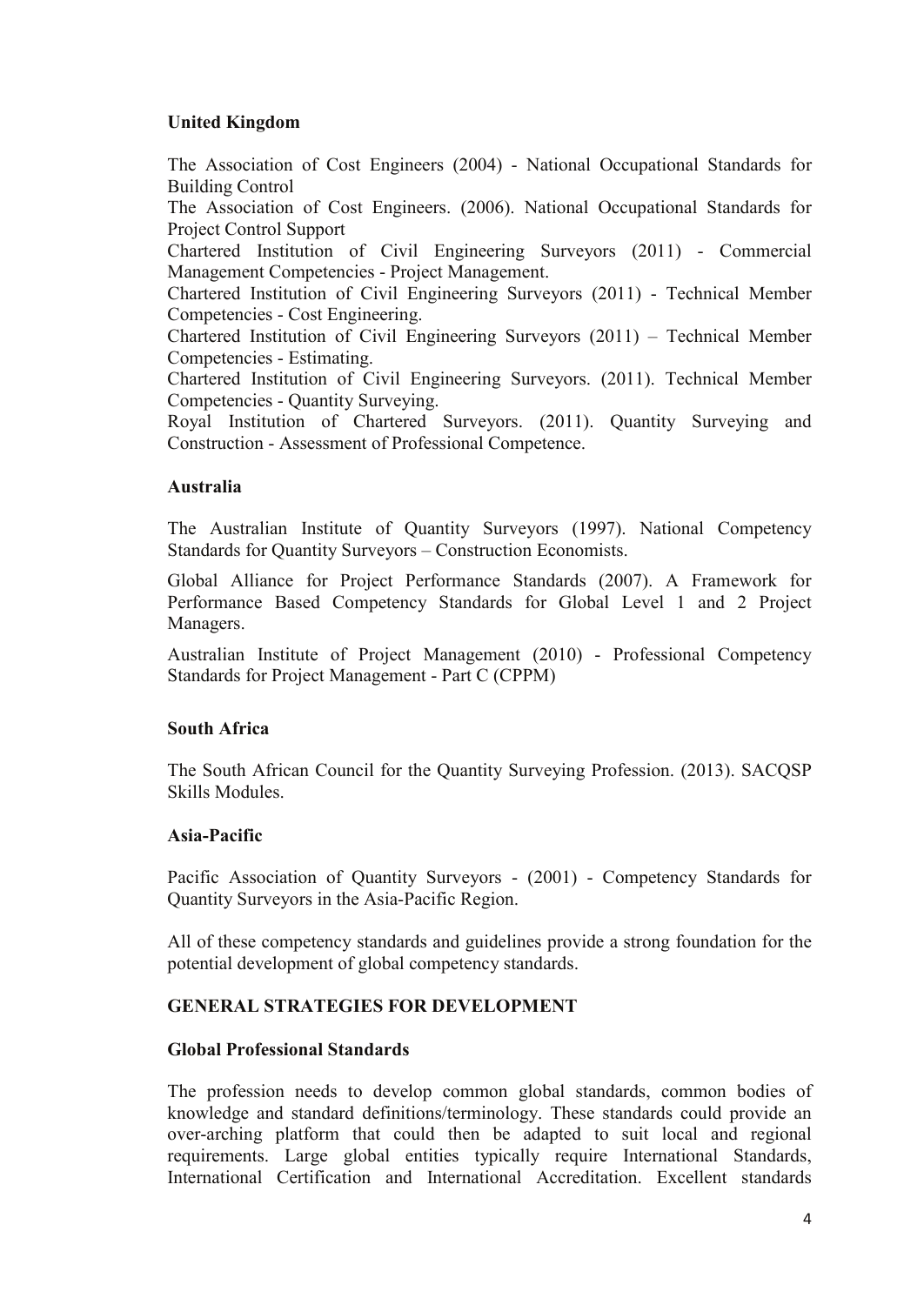already exist in many parts of the world (such as the AACE Total Cost Management Framework and the PAQS Competency Standards). These could form the foundation for the development of global standards.

However a major challenge is developing global standard that incorporate the different approaches used by quantity surveyors and cost engineers. This may require minimum standards that can then be adapted to suit the particular requirements in various countries, regions and market sectors.

## **ISO Cost Management Standard**

A global ISO Cost Management Standard would provide significant recognition for the profession and would provide the basis for institutionalising the benchmarks for the profession based on mutually recognised international standards and best practices. The global project management community embarked on the development of an ISO Project Management Standard in 2007 and the ISO 21500:2012 Guidance on Project Management was finally published in September 2012. The process is not simple as demonstrated by the 5 years of development and this is only the first stage in developing a suite of portfolio, program and project management standards. A new ISO technical committee TC258 has been established to develop a functional set of integrated standards to improve project management on a global scale (Weaver 2012).

The Quantity Surveying and Cost Engineering professions have much to learn from this project management standard.

## **CURRENT STRATEGY FOR DEVELOPMENT**

#### **International Construction Measurement Standard (ICMS)**

The International Cost Engineering Council (ICEC), the RICS, the European Council of Construction Economists (CEEC) and other professional associations are in the early stages of discussion for the development of a global International Construction Measurement Standard (ICMS). The purpose is to develop international standards through input and ownership by professional cost management associations around the world that are recognized by world bodies and national governments.

Construction is an increasingly globally mobile industry, where investments in, and the implementation of, projects is carried out on an international basis. At a macro level, there is no consistent way to measure construction activity in national accounts. For example, the United Nations produces a list of standard activities for construction (the International Standard Industrial Classification - ISIC). The categories, however, are not complete and there is a need to revise them to reflect modern needs and practice. Government statistical agencies and industry commentators require improvements in the official definitions of construction and the way data is presented.

Definitions and measurement of construction activity and cost vary widely. This is not only a concern in global and national accounting, but also on the demand (investment) and supply (consultants and contractors) side of the industry. This lack of comparability and consistency affects certainty, and therefore investment in, construction.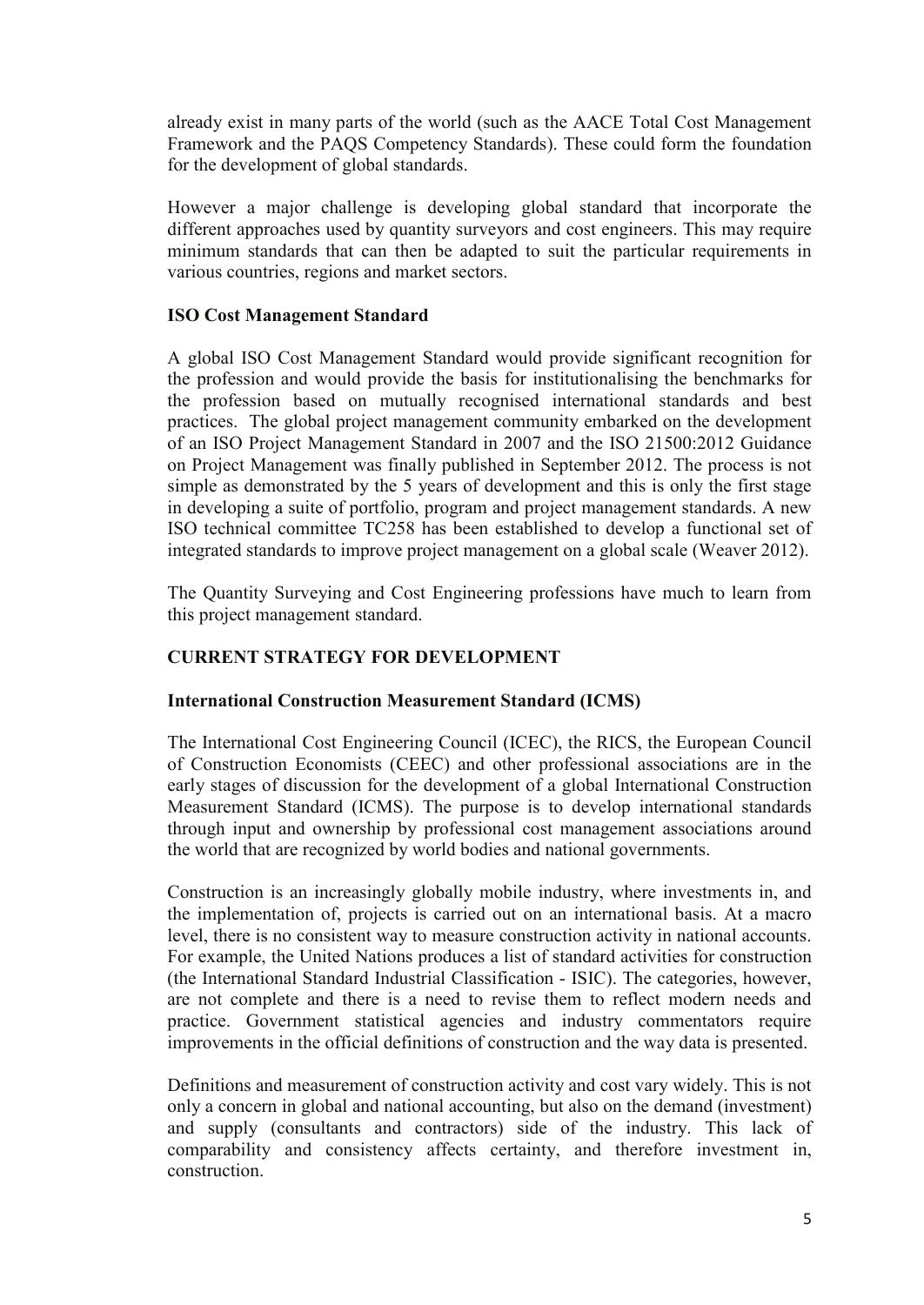At a micro level, surveys of construction cost managers carried out by the RICS and the CEEC have shown that:

- approximately 50% of 40 countries responding did not claim any published standard elemental classification of building parts
- in the absence of locally agreed standards, professionals frequently adopt 'foreign' standards or ad hoc in-house developed standards;
- there is no common way of expressing cost per m2, both in terms of the cost definition and the floor area, and
- there are many countries where the quality of cost information, and data classification, falls short of what local professionals might wish. (Muse 2015)

Data is recognized as the fourth factor of production (Ong 2012). It is therefore necessary that data is measured, collected, managed and harnessed in a way that maximizes the efficiency of production. International construction measurement standards (ICMS) may offer the greatest benefit by increasing the quality of comparable data used to inform decisions on international expenditure, production and investment. In an increasingly global market investors search for, and have exposure to greater opportunities for international investment in construction development projects.

Investors are often faced with limited capital funds, or the capacity to invest in only one project on a given site meaning that projects are 'mutually exclusive'. Where only one project may be chosen as an investment vehicle, it is essential to choose the project whose value exceeds the cost of inputs used by the greatest amount. This decision making process requires investment options (in this case development projects) to be measured, scored, and ranked (Harvey & Jowsey 2006).

From a purely monetary perspective, an investor's decision-making around scoring, ranking and selecting a particular investment project, will be broadly based around the following considerations:

- a) The cost of land
- b) Construction costs
- c) Other development costs (fees, statutory and legislative costs etc.)
- d) Developer's profit
- e) Value of the completed development

The relationship between these considerations may be considered as follows:  $a + b + c + d = e$ 

This paper is concerned only with item b) Construction costs, which may typically account for 30% – 40% of e) the value of the completed development.

At a regional level, i.e. where investors are ranking and appraising investment options all within one region, the data used for ranking may or may not be measured to a consistent standard. However, it's likely that the data may at least be comparable within any given region. By making reasonable assumptions based on knowledge of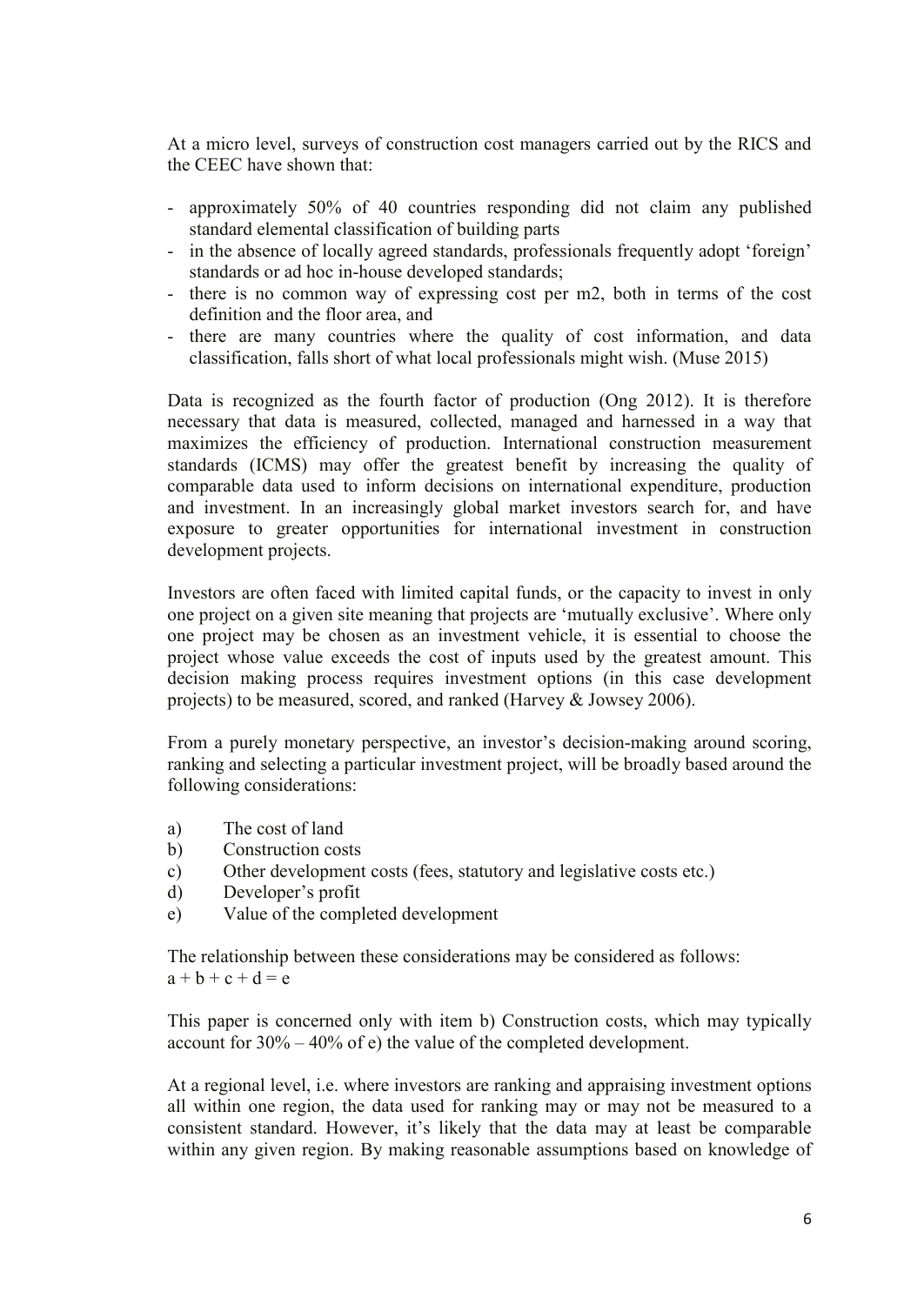the regional market, then leveling and manipulating the data a meaningful comparison can be made to inform decision making.

For example, a Quantity Surveyor may be commissioned to appraise the construction costs of a number of investment options on behalf of a client. When making an appraisal, a surveyor would need to consider aspects that include but may not be limited to the following:

- Technical design (structure, services, finishes)
- Specification (quality and performance of materials, finishes, equipment)
- Contractor's preliminaries
- Design efficiency (net to gross area ratio, wall to floor ratio)
- Construction start date and duration
- Design and management fees
- Legislative and statutory matters
- Construction methodologies available
- Construction technologies available
- Location factors
- Risk

The Quantity Surveyor may use historic data, forecasts and judgment to make assumptions that will enable a meaningful comparison of the various schemes. In regions that have nationally agreed standards, or recognized practices for measuring construction costs each of the factors listed above could be measured on a comparable basis.

The CEEC has done considerable work on measurement standards in Europe. By comparing the various measurement standards of a number of European nations on a single, common design scheme, the CEEC has highlighted the discrepancy in the resulting costs generated by using the various standards that are available. The results found a cost variance of almost 100%. This significant discrepancy was the result of the various definitions of the measurement of quantities within each standard, however it was also found that different national standards either included or excluded various scope items within the standard.

For example, depending on the country, the following costs were included:

- Building construction and external works (all countries)
- Professional fees for planning (all countries except France)
- Land costs (only Switzerland and Denmark)
- The cost of finance (only Switzerland and Denmark)

The resulting comparison of costs  $/m2$  were therefore highly misleading (Wright  $\&$ Stoy 2008) and as such would potentially lead to investment decisions being taken on substantially inaccurate data regarding the construction costs of a development.

At a global level, there is no single standard of measurement for construction. Based on the work by CEEC across Europe, it can be argued that a similar situation most likely exists where inconsistent data leads to significant variations in the reporting of construction costs between world regions. This inconsistency of data creates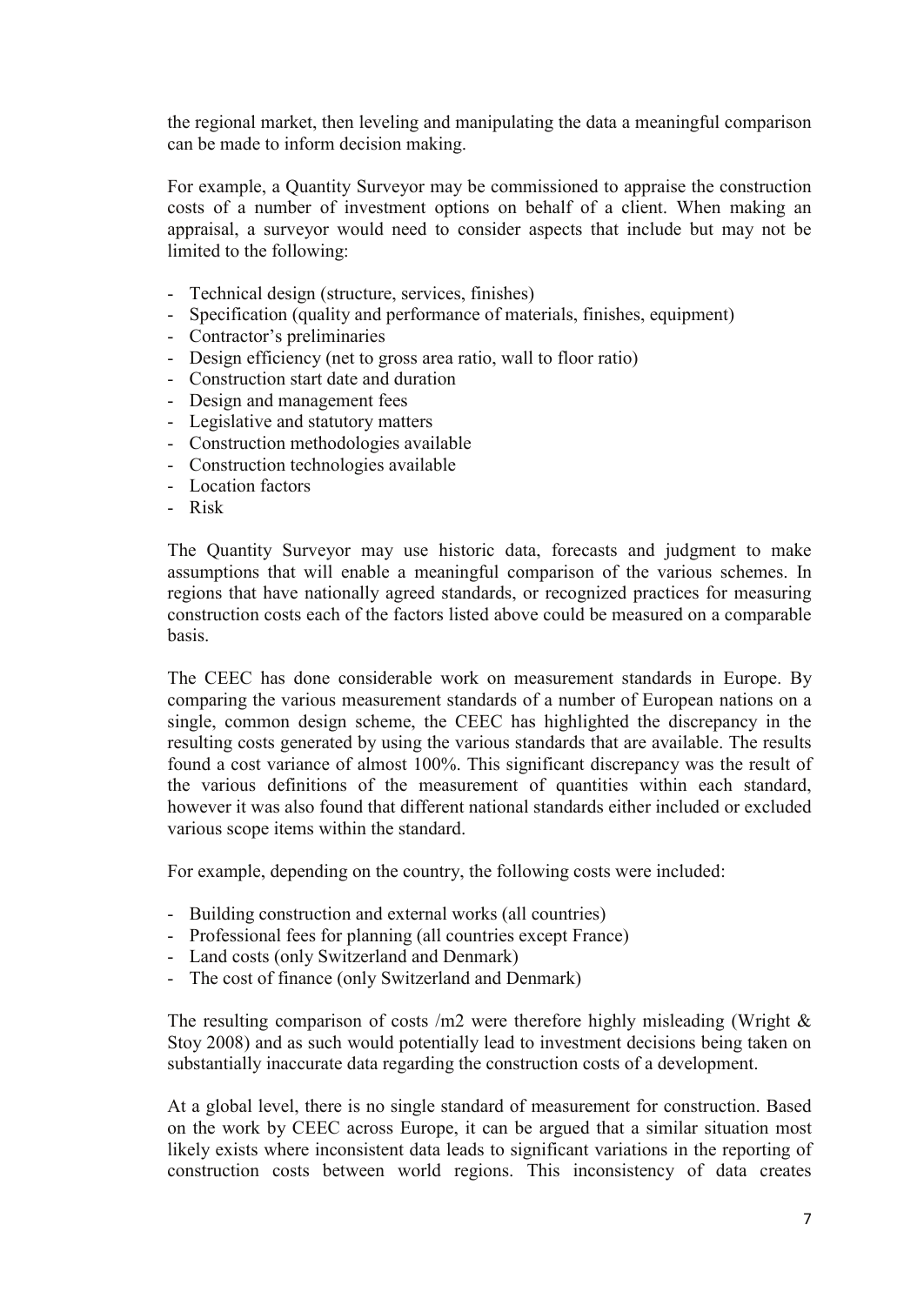challenges to the investor who needs to make choices between international investment options. Specifically, the status quo is that when comparing development projects between different countries, there is no international standard that defines what is included within a construction cost estimate, making cost comparisons inefficient and/or inaccurate. At best, the investor can make reasonable assumptions to make construction investment options more comparable to make informed decisions. At worst, decisions are based on poor quality information and may lead to significant losses for governments, businesses, institutions and/or investors.

The RICS, CEEC and ICEC are currently working on the development of a proposal whereby globally collaborative standards in construction cost definition and measurement are agreed through a coalition of relevant international professional bodies.

While the aim is that the precise scope and detail of the standard will be agreed by the coalition, the proposed objectives and outcomes will be to address the challenges described above. Standard, internationally recognised, cost definitions will also assist in data classification, analysis and subsequent prediction and particularly as BIM develops worldwide.

It is also proposed that Non-Government Organisations (NGOs), industry and businesses will be engaged in this process so that endorsement and recognition is achieved if the standard is developed and published. Communication and dissemination of the standard in local jurisdictions will be carried out by the relevant coalition partners to embed global best practice and enhance and integrate the cost management profession worldwide.

## **CONCLUSION**

Whilst the Quantity Surveying and Cost Engineering professions lack global standards in a range of areas it could be argued that the most scope for developing such a standard lies in the fundamental core competency area of the professions measurement.

The international construction measurement standard proposal could provide the catalyst for the development of a range of global standards for the profession. The measurement standard itself may require the development of a suite of standards to address different types of industry sectors (building works and civil works) and different measurement stages (conceptual estimates, cost plans, estimates, life cycle costs and the like). The challenge is to develop a global standard that incorporates aspects of both Quantity Surveying and Cost Engineering approaches – possibly a minimum standard that can then be adapted to suit the particular requirements in various countries, regions and market sectors.

More broadly, the Quantity Surveying and Cost Engineering professions need to develop common global standards, common bodies of knowledge and standard definitions/terminology. These standards could also provide an over-arching platform that could then be adapted to suit local and regional requirements.